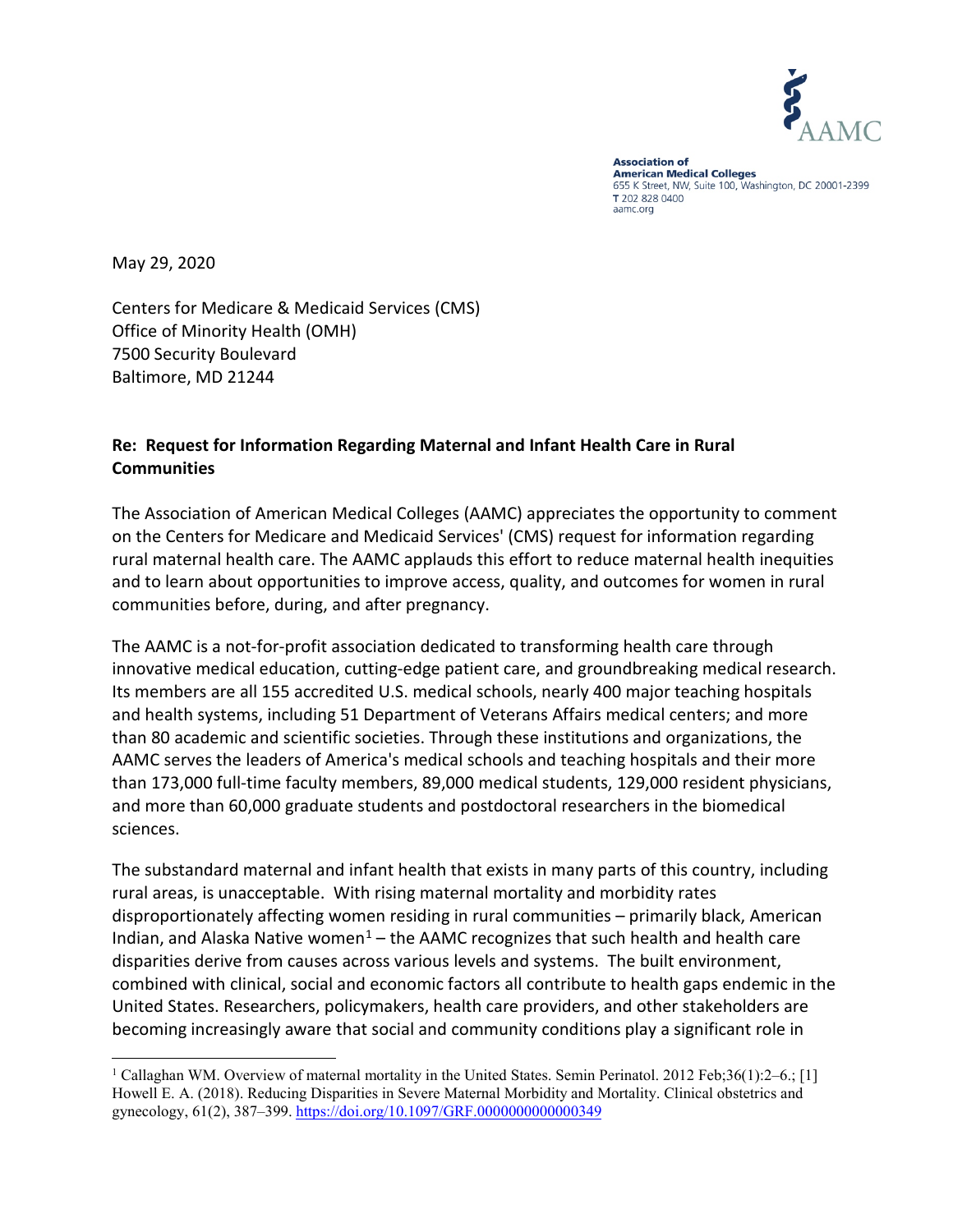facilitating or impeding the health and well-being of communities. These factors include both patient-level, health-related social needs such as limited household income, access to health care, personal food insecurity, housing instability, and transportation access; and communitylevel factors such as lack of supermarkets, lack of employment and educational opportunities.

AAMC-member hospitals and their faculty physicians have begun to address social risk factors of mothers by (a) screening and referring for health-related social needs (b) identifying challenges such as transportation barriers, low health literacy, and difficulty keeping regular appointments, and (c) using this information to customize interventions which address the unmet needs. However, despite growing traction in addressing certain social factors affecting health, there is a limited evidence-base of solutions tackling broader systemic issues such as racism, sexism, classism, etc., which are fundamental causes of health inequities. **The AAMC encourages CMS to partner with community-based stakeholders to co-develop programs and policies that address systemic issues (e.g., racism, discrimination, sexism, classism), which have an adverse effect on maternal health outcomes.** 

In addition, a lack of quality maternal care services and providers in rural communities, hospital closures, and barriers to accessing care have exacerbated the inequities experienced by rural women. These issues are further compounded by a shortage of physicians, which is projected to reach between 46,900 and 121,900 primary care and specialty physicians by 2032.<sup>2</sup> To improve maternal health outcomes, it imperative to ensure a robust physician pipeline to guarantee there are enough physicians to meet growing demands in both rural and urban communities. To address the physician shortage, the AAMC strongly believes we must ease the outdated restrictions on Medicare support for physician training. Enacting (Passing?) the Resident Physician Shortage Reduction Act (H.R. 1763/S. 348) would take a step toward addressing the physician shortage by gradually and responsibly increasing Medicare's cap on GME by 15,000 slots over five years. The additional primary care and specialist physicians trained by lifting the cap on Medicare-supported GME positions will allow the U.S. to more robustly respond to the needs of communities and patients across the country both in the near term and into the future.

Also, there is a declining pipeline of medical students from rural backgrounds; which is particularly pronounced for racial and ethnic minorities.<sup>[3](#page-1-1)</sup> The Robert Wood Johnson Foundation has invested in the Summer Health Professions Education Program (started as the Minority Medical Education Program – MMEP in 1989), a successful 30-year model program that has

<span id="page-1-0"></span><sup>&</sup>lt;sup>2</sup> 2019 Update: The Complexities of Physician Supply and Demand: Projections from 2017 to 2032. [https://www.aamc.org/system/files/c/2/31-2019\\_update\\_-\\_the\\_complexities\\_of\\_physician\\_supply\\_and\\_demand\\_](https://www.aamc.org/system/files/c/2/31-2019_update_-_the_complexities_of_physician_supply_and_demand_-_projections_from_2017-2032.pdf) projections from 2017-2032.pdf

<span id="page-1-1"></span><sup>&</sup>lt;sup>3</sup> The Decline In Rural Medical Students: A Growing Gap In Geographic Diversity Threatens The Rural Physician Workforce<https://www.healthaffairs.org/doi/10.1377/hlthaff.2019.00924>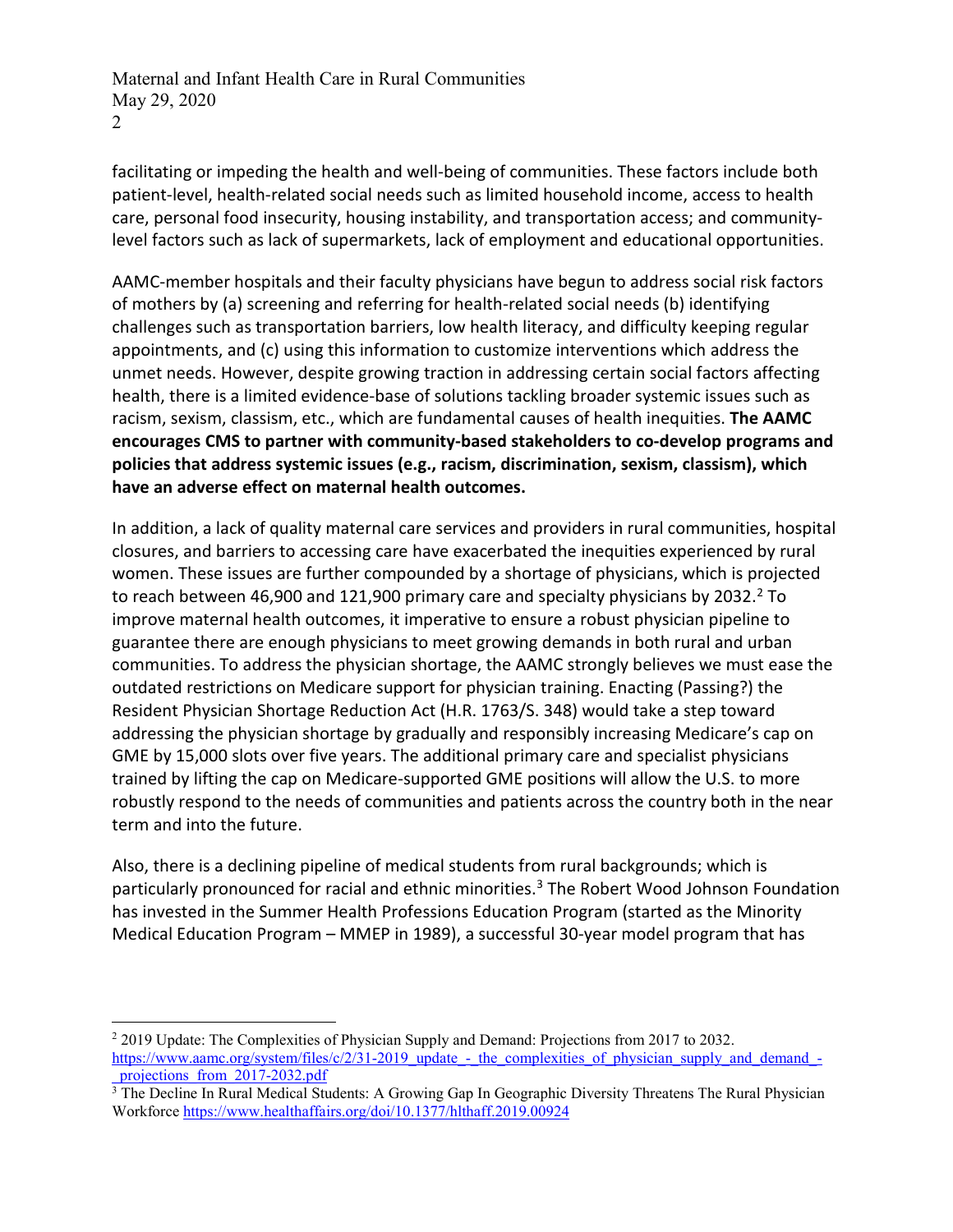served over 27,000 college students.<sup>[4](#page-2-0)</sup> Data show that the Summer Health Professions Education Program has significantly increased the number of diverse candidates applying, matriculating, and graduating from medical and dental school. Health Resources and Services Administration (HRSA) Title VII programs such as the Health Career Opportunity Program (HCOP) and Centers of Excellence (COE), also have proven success records with recruiting and retaining students who are more likely to practice in rural and underserved areas.

More than 5 million women in the United States live in maternity care deserts without access to obstetric providers or facilities.<sup>[5](#page-2-1)</sup> Increasingly, obstetric units in rural hospitals are being forced to close due to small hospital size, large amounts of uncompensated care, and financial constraints. Without the presence of OB units, physicians in rural communities can no longer provide obstetric care, creating a profound barrier for women receiving obstetrical services including delivery. **To further expand maternal health care access for women living in rural areas, the AAMC recommends that CMS support an expansion of telehealth models and work with other agencies and the private sector to improve broadband access.** In some communities without specialized care, providers are finding success using programs like Project ECHO (Extension for Community Healthcare Outcomes) to connect with specialists.<sup>[6](#page-2-2)</sup> Project ECHO facilitates a dialogue between high risk OB/GYN specialists and advanced practice clinicians, midwives, family physicians located in rural communities to help them continue to care for pregnant patients when complications arise during pregnancy. To date, Project ECHO is available to health systems across 48 states with 517 programs. Additionally, in a state where 73 out of 75 counties are designated as medically underserved, the University of Arkansas for Medical Sciences launched the Antenatal and Neonatal Guidelines, Education and Learning System (ANGELS) program to increase access to care for pregnant women through a statewide telemedicine network. Since its launch in 2002, the program has seen a decrease in neonatal deaths over the years due to increased access to specialists and regular tele-education opportunities for providers across the state.

The current COVID-19 pandemic has highlighted the potential for telehealth to improve patient access to care. Though teaching hospitals and faculty physicians have long been at the forefront of telehealth adoption and implementation, they have rapidly expanded their telehealth capacity in order to continue providing care to their patients who are unable to be seen in person due to COVID-19. Our members are reporting significant investment in telehealth – standing up vast telehealth capabilities in a matter of weeks and transforming the way they are delivering care. Some faculty physician practices are reporting a shift to providing approximately 50% of their ambulatory visits via telehealth. Members are reporting fewer appointment cancellations in their Medicaid populations as a result of their deployment of telehealth. This significant expansion of telehealth capabilities was made possible in large part

 $\overline{a}$ 

<span id="page-2-0"></span>**<sup>4</sup>** Summer Health Professions Education Program<http://www.shpep.org/about/>

<span id="page-2-1"></span><sup>&</sup>lt;sup>5</sup>March of Dimes Nowhere to Go: [https://www.marchofdimes.org/materials/Nowhere\\_to\\_Go\\_Final.pdf](https://www.marchofdimes.org/materials/Nowhere_to_Go_Final.pdf)

<span id="page-2-2"></span><sup>6</sup> University of Utah Pregnancy Care ECHO:<https://physicians.utah.edu/echo/clinical-support-areas/ob-clinic.php>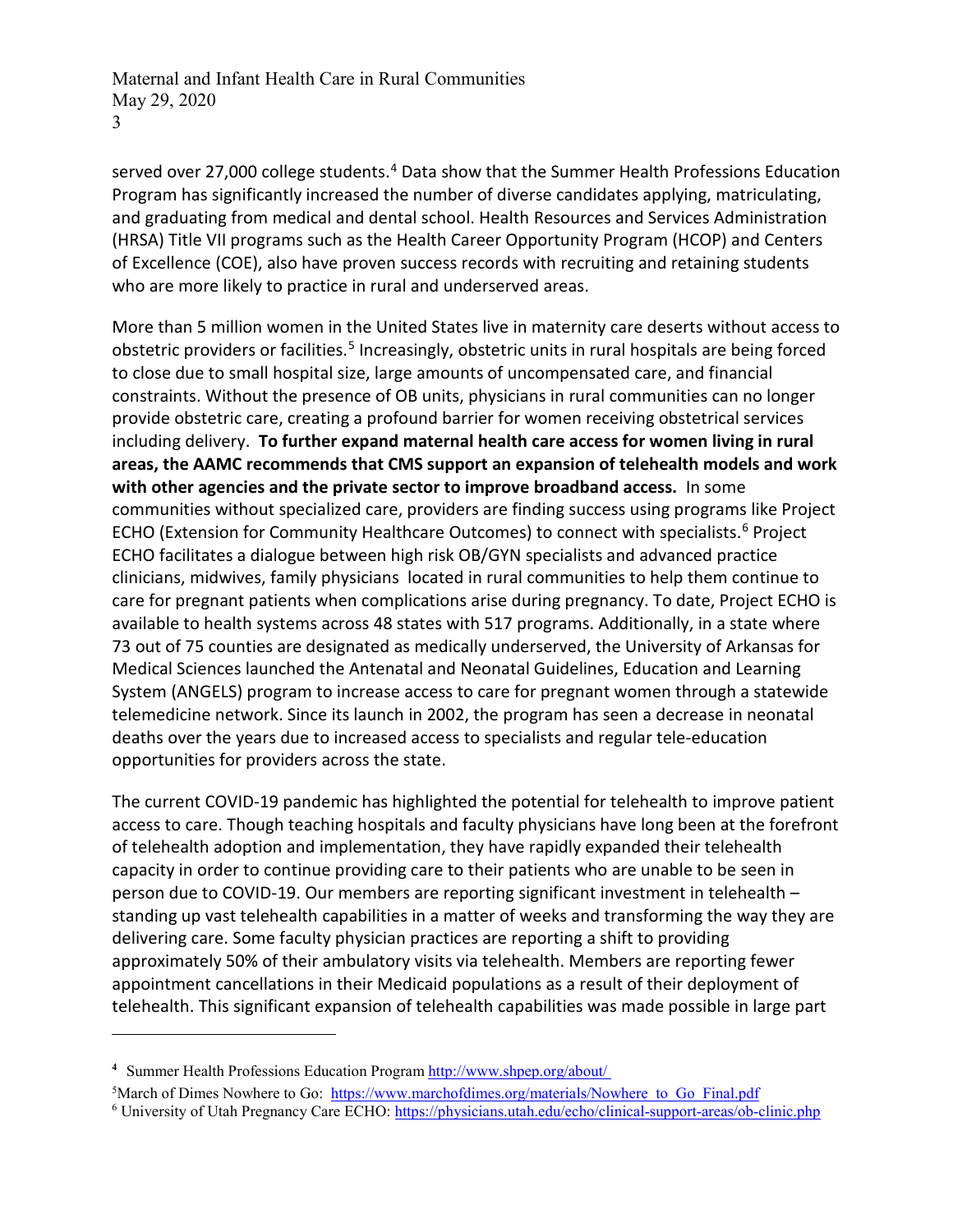by CMS' willingness to create new coverage and payment policies and provide waivers and regulatory changes**. The AAMC recommends that CMS, where possible, continue these policies as they have the potential to improve access to care particularly for vulnerable populations.[7](#page-3-0)**

Academic medical centers have led several initiatives to better understand the disparities both underlying and within maternal mortality. **The AAMC encourages CMS to explore further the work of the California Maternal Quality Care Collaborative (CMQCC) founded by Stanford University School of Medicine and the State of California.** It uses research and evidence-based quality improvement toolkits to improve the health of mothers across the state. Through their efforts, California's maternal mortality rate decreased by 55 percent, but pregnancy-related disparities among racial and ethnic minority women remained.[8](#page-3-1) **The AAMC also recommends further investigation and evaluation of other alternative care models (e.g., midwives, doulas, community health workers), which have the potential to expand health care access for women residing in rural communities.** 

We applaud the collaborative efforts of HRSA and CMS in creating the Center for Medicare and Medicaid Innovation (CMMI) Maternal Opioid Misuse (MOM) Model. This model has the potential to increase the coordination of clinical care and the integration of other services critical for the health, well-being, and recovery of mothers with opioid use disorder.<sup>[9](#page-3-2)</sup> Through this partnership, **AAMC strongly urges CMS to develop additional models that encourage the participation of hospitals in rural and underserved communities.**

Although the postpartum period can be a medically vulnerable period for many women, many states end Medicaid coverage following a 60-day postpartum period. This issue is particularly difficult in rural communities and women in these communities often do not get the postpartum care needed or seek postpartum care in emergency departments and other urgent care facilities. The providers in such setting often lack training and resources to provide optimal care for women during this vulnerable period. **AAMC recommends that CMS encourage states to consider the options to extend Medicaid coverage beyond sixty days after delivery to optimize outcomes for women after birth.** In addition, CMS should also ensure that hospitals are aware of the improved outcomes and reductions in maternal mortality and morbidity that accrue from the postpartum training for their providers, the use of postpartum protocols, and implementation of telehealth and other modalities for subspecialty consultation and coordination of care.

<span id="page-3-0"></span><sup>&</sup>lt;sup>7</sup> AAMC Letter to CMS on Telehealth in COVID-19: [https://www.aamc.org/system/files/2020-05/ocomm-hca](https://www.aamc.org/system/files/2020-05/ocomm-hca-aamclettertoCMS5132020.pdf)[aamclettertoCMS5132020.pdf](https://www.aamc.org/system/files/2020-05/ocomm-hca-aamclettertoCMS5132020.pdf)

<span id="page-3-1"></span><sup>8</sup> California Maternal Quality Care Collaborative<https://www.cmqcc.org/>

<span id="page-3-2"></span><sup>&</sup>lt;sup>9</sup> Maternal Opioid Misuse (MOM) Model https://innovation.cms.gov/innovation-models/maternal-opioid-misusemodel